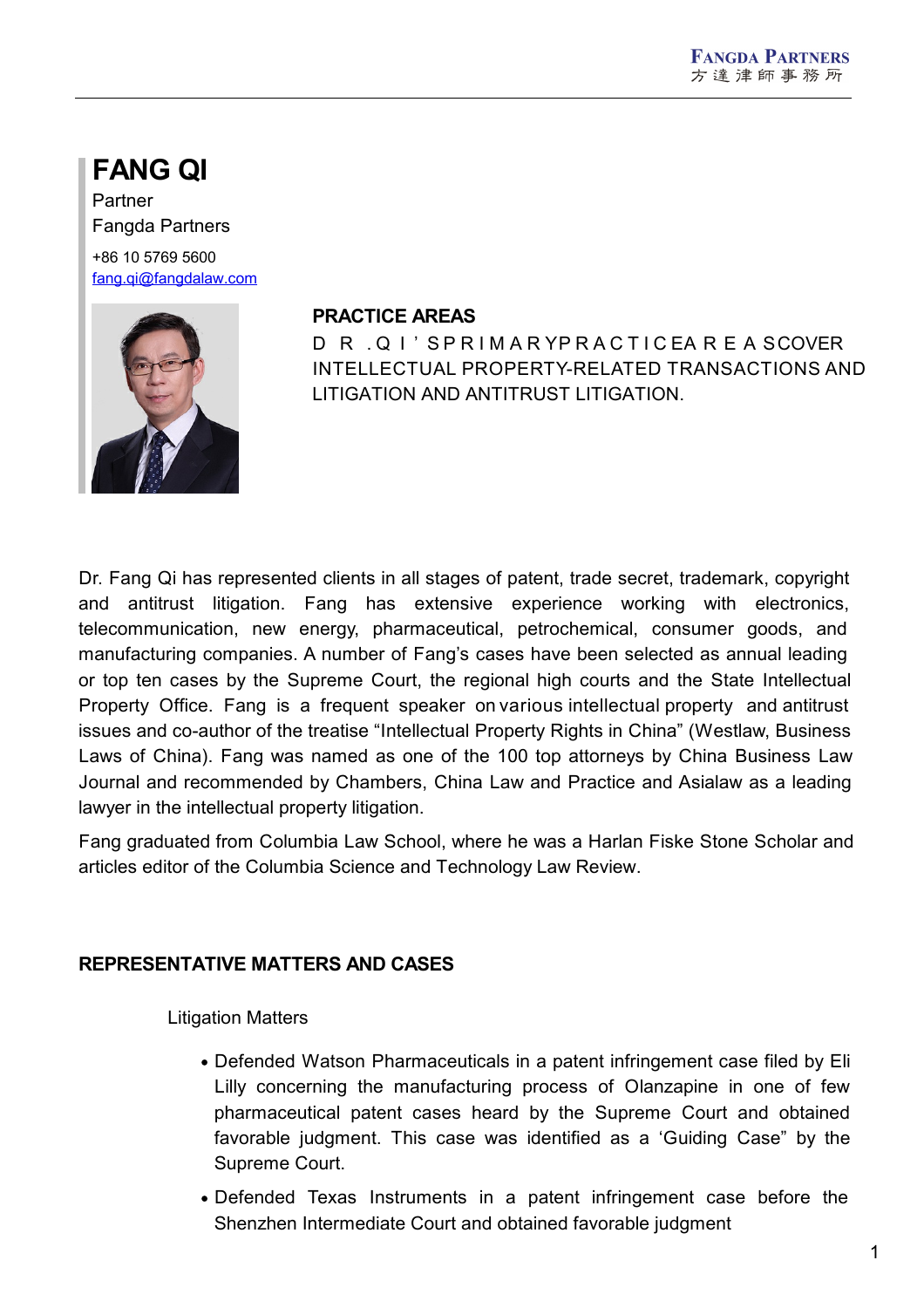- Represented Power Integrations in multiple patent infringement cases against a leading semiconductor manufacturer concerning invention patents over power control devices before the Jiangsu High Court
- Represented Carl Zeiss SMT in a number of invalidation actions before the Patent Reexamination Board, the Beijing IP Court and the Beijing High Court concerning patents in the photolithography technology
- Defended InterDigital in antitrust and FRAND related lawsuits filed by several implementers of the relevant telecommunication standards before the Shenzhen Intermediate Court, the Guangdong High Court, the Jiangsu High Court and the Supreme Court
- Represented VMware in an antitrust case filed by its former reseller before the Beijing Intellectual Property Court for alleged abuse of market dominance
- Represented the General Electric Company in obtaining a preliminary injunction against one of its former employees for misappropriating trade secrets
- Represented a leading global Petrochemical Company against its former collaborator in China for trade secret misappropriation that involves one of the largest damage claims in the intellectual property cases
- Represented Dow Chemical and JM Davy to obtain a favorable decision from the Liaocheng Intermediate Court that recognizes the arbitral award in the amount of nearly RMB 800 million against Luxi Chemical issued by the Arbitration Institute of the Stockholm Chamber of Commerce
- Represented ByteDance in a copyright case before the Beijing High Court concerning alleged infringement of the source codes for a hugely popular video-sharing application
- Represented a leading global Internet Service Provider in multiple copyright and trademark civil and administrative disputes
- Represented Mindray Medical International in pursuing a claim of frivolous litigation against Edan Precision Instruments before the Shenzhen Intermediate Court
- Obtained favorable decisions from the Supreme Court for basketball legend Mr. Michael Jordan in litigation against Qiaodan Sports Company for its registration and use of Mr. Jordan's name and image. This case was identified as a 'Guiding Case" by the Supreme Court
- Represented Tesla against the squatter who registered the "Tesla" trademark, domain name and trade name. Through a series of administrative and civil proceedings, the parties reached a settlement by which the squatter assigned all the rights back to Tesla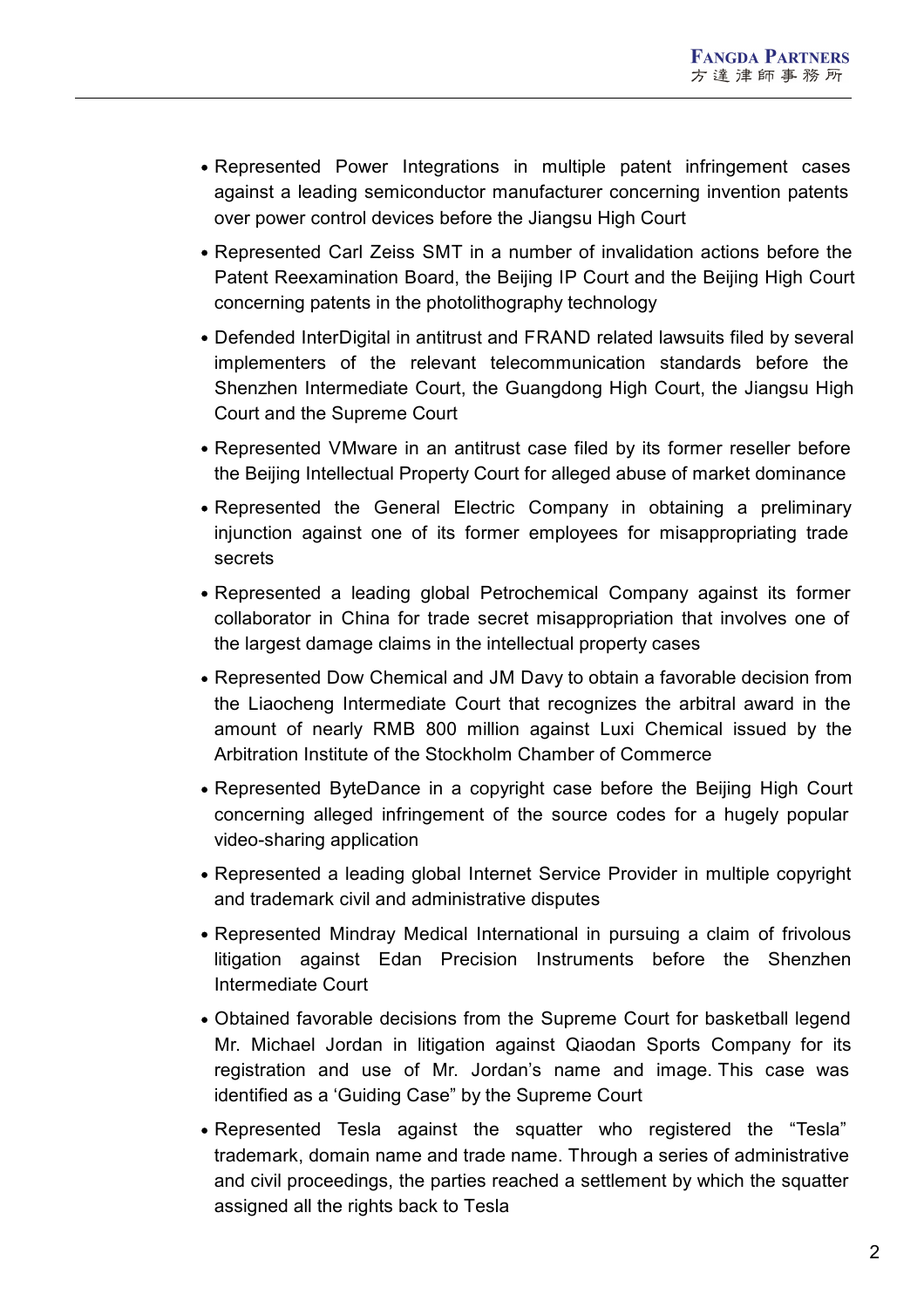Non-Litigation Matters

- Represented a Swiss company in an investigation by the State General Administration of Sports after an accident caused by potential safety issues in certain sport air guns
- Advised a European Pharmaceutical Company during its registration of pharmaceutical products with the National Medical Products Administration
- Advised a European healthcare technology company in its investment in a local company, including due diligence and deal negotiations
- Represented NTT DoCoMo in negotiation with a local smartphone company for licensing cellular standard essential patents
- Designed and drafted the documents for trade secret protection for a leading insurance company and provided the relevant trainings
- Advised Blizzard Entertainment on Chinese law issues relating to infringement claims raised by a non-practicing patent holder concerning patents over gaming technologies
- Advised a leading US consumer electronic company on various IP protection issues relating to its marketing and sales activities in China
- Advised Air Products on IP issues relating to cross-border transactions and business collaboration with local partners
- Advised various investors in IP due diligence work for target companies in the healthcare, biotechnology, electronics and manufacturing industries
- Advised Infineon Technologies on the Anti-Monopoly Law compliance issues concerning its working with local partners about technology sales and development
- Advised Shanghai Shilu Equipment Company in its IP purchase and technology cooperation negotiation with a research institution

## **OTHER INFORMATION**

## **Education**

- Columbia University School of Law, J.D.
- City University of New York, Ph.D., Biochemistry
- Peking University, B.S., Biochemistry

## **Professional Qualification**

• Admitted to practice before the SIPO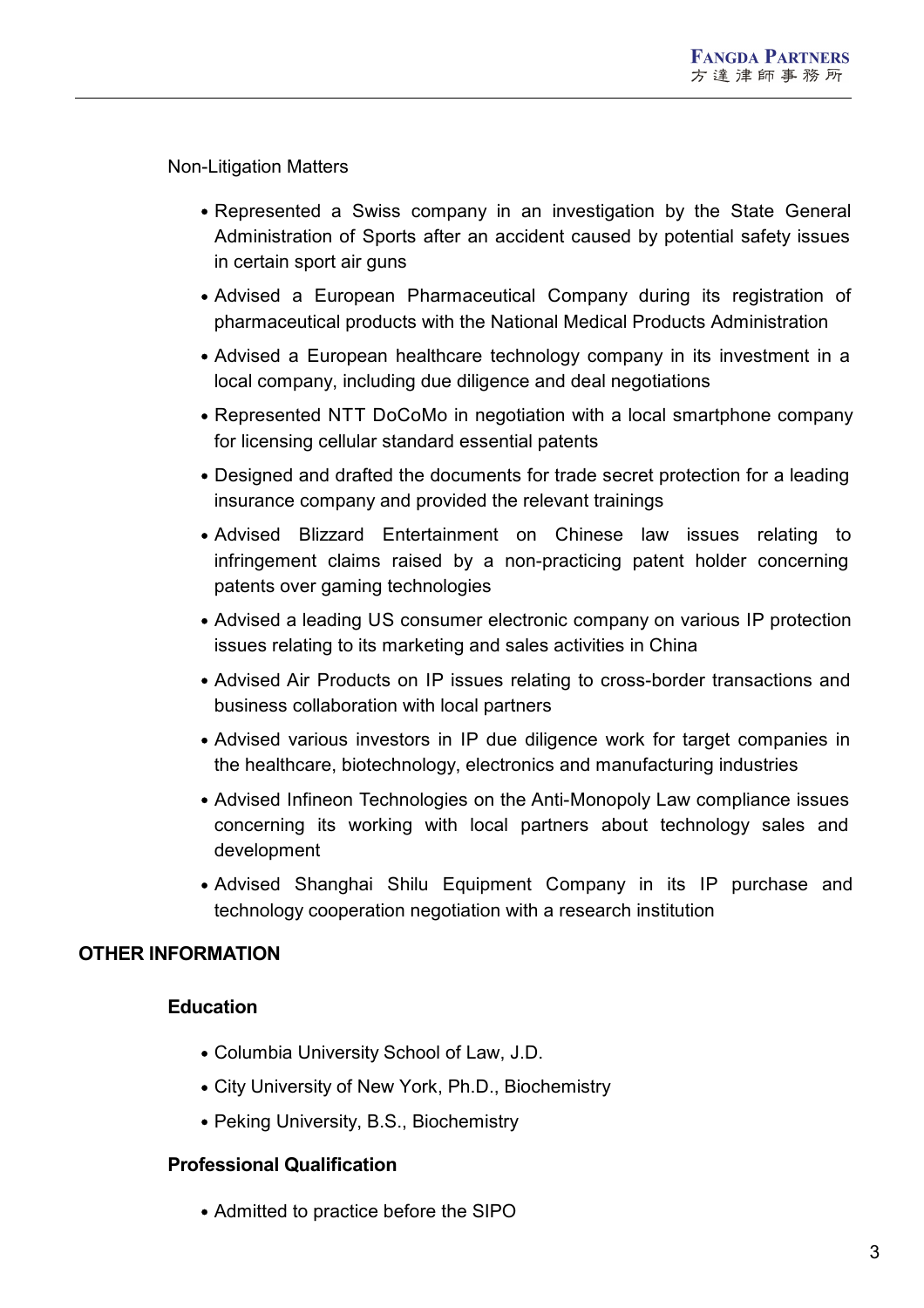- Admitted to practice before the USPTO
- Admitted to practice in the PRC
- Admitted to practice in New York

#### **Publications**

- Protection of Information as Trade Secrets in China, Fang Qi and Danae Wu, China Law & Practice, September 2021.
- The Fourth Amendment to the Patent Law, Fang Qi and Danae Wu, China Law & Practice, November 2020.
- A Panoramic View of China's Changing IP Landscape, Fang Qi, China Law & Practice, February 2020
- Annual Review on Intellectual Property Legislation and Practices, China Law & Practice, February 2020
- Highlights from the SPC's 2018 Annual Report on Intellectual Property Cases, Fang Qi and Melanie Zheng, China Law & Practice, Q3 2019
- Review of the Supreme People's Court's 2017 Annual Report on Intellectual Property Cases, Fang Qi and Melanie Zheng, China Law & Practice, Q3 2018
- How a Foreign Partner Secures its IPR Transfer in China, Fang Qi, China Law & Practice, Q2 2018
- Private Antitrust Litigation Guide–China, Fang Qi, Practical Law, December 2017
- Parallel Imports and Chinese Intellectual Property Laws, Fang Qi and Keira Li, Practical Law, June 2017
- Top Court Boosts Trademark Protection, Tackles Bad Faith, Fang Qi, China Law & Practice, Q2 2017
- Legal Basis for Bringing Private Antitrust Litigation Actions, Fang Qi, Practical Law, 2016
- Understanding the Courts' Approach to Trade Secret Cases, China Law & Practice, January 2016
- SEP Lessons Learned From Huawei v. ZTE, Fan Guo and Fang Qi, China Law & Practice, August 2015
- China: Antitrust Litigation, Fang Qi, The Asia-Pacific Antitrust Review, 2015
- What the WeChat Case Says about Court Trends, Fang Qi, China Law & Practice, May, 2015
- China: Antitrust Litigation, Fang Qi, The Asia-Pacific Antitrust Review, 2014